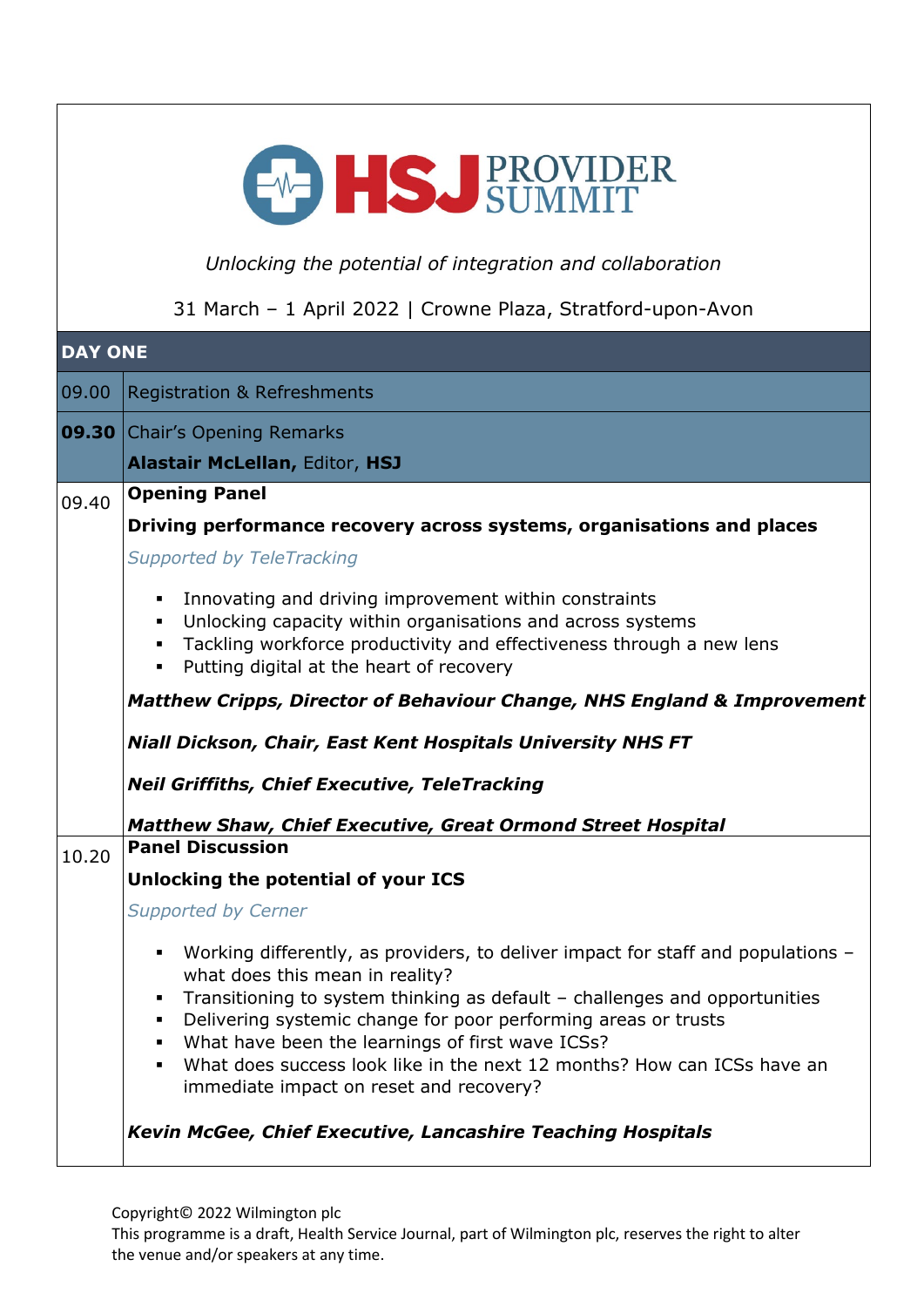|       | Matt Neligan, Director of System Transformation, NHS England &                                                                                                                                                                                                  |                                                                                                                                                                                                                                                            |  |
|-------|-----------------------------------------------------------------------------------------------------------------------------------------------------------------------------------------------------------------------------------------------------------------|------------------------------------------------------------------------------------------------------------------------------------------------------------------------------------------------------------------------------------------------------------|--|
|       | <b>Improvement</b>                                                                                                                                                                                                                                              |                                                                                                                                                                                                                                                            |  |
|       | <b>Lou Patten, Chief Executive, NHS Clinical Commissioners</b>                                                                                                                                                                                                  |                                                                                                                                                                                                                                                            |  |
|       |                                                                                                                                                                                                                                                                 |                                                                                                                                                                                                                                                            |  |
| 11:00 | Patti Wynn, Sales Director, Cerner<br>Morning Refreshments & Networking                                                                                                                                                                                         |                                                                                                                                                                                                                                                            |  |
| 11.30 | <b>Interactive Discussion Groups:</b>                                                                                                                                                                                                                           |                                                                                                                                                                                                                                                            |  |
|       | Join these intimate and focused small-group discussions to share experiences with<br>senior colleagues and get your pressing questions answered. Bringing together 8-10<br>participants, ensure you sign up early to secure your place at your preferred table. |                                                                                                                                                                                                                                                            |  |
|       | (1) ICS oversight, regulation and<br>governance<br>Led by Hempsons                                                                                                                                                                                              | (2) What are the key enablers to sustain<br>timely and equitable access to planned<br>care pathways?<br>Led by Acumentice                                                                                                                                  |  |
|       | (3) Redesigning the provision of analgesia<br>to optimise patient flow in ED<br>Led by Galen                                                                                                                                                                    | (4) Is procuring for value a myth or a<br>reality?<br>Led by BD                                                                                                                                                                                            |  |
|       | (5) What have we learned during the<br>pandemic - and how do we use this to build<br>a flexible, responsive NHS workforce for<br>the future?<br>Led by NHS Professionals                                                                                        | (6) How can we empower people in their<br>patient journeys?<br>Led by Capita Healthcare Decisions                                                                                                                                                          |  |
| 12:30 | Session change                                                                                                                                                                                                                                                  |                                                                                                                                                                                                                                                            |  |
|       | <b>Stream A: Reset &amp; Recovery</b>                                                                                                                                                                                                                           | <b>Stream B:</b> Transformation                                                                                                                                                                                                                            |  |
| 12:35 | <b>Panel Discussion</b>                                                                                                                                                                                                                                         | <b>Panel Discussion</b>                                                                                                                                                                                                                                    |  |
|       | <b>Embracing new approaches to</b><br>flexible working for staffing                                                                                                                                                                                             | New approaches to primary care<br>integration and out of hospital care                                                                                                                                                                                     |  |
|       | optimisation<br><b>Supported by NHS Professionals</b>                                                                                                                                                                                                           | How does the formation of ICSs<br>$\blacksquare$<br>present an opportunity to start a<br>new conversation about the future of                                                                                                                              |  |
|       | To meet the demands of system<br>recovery and the backlog, we'll explore<br>how NHS leaders will need to approach<br>workforce planning differently and the<br>opportunities of flexible working to<br>deliver goals.                                           | primary care?<br>How can we bring all primary care<br>٠<br>voices to the table - beyond PCNs?<br>How can general practice be better<br>Ξ<br>integrated with hospitals, community<br>services and mental health?<br>Exploring areas where primary care<br>Ξ |  |
|       | What learnings can we take away<br>п<br>from the pandemic in terms of<br>innovation, thinking differently,<br>approaches to flexible working,<br>operating as one team?<br>Putting people in places to care:<br>٠                                               | and PCNs are working in a<br>fundamentally different way $-$ and<br>how those ideas and lessons can be<br>transferred to other parts of the<br>country                                                                                                     |  |
|       | How can flexible working be<br>better utilised to support agile<br>movement of staff across<br>pathways and physical locations?                                                                                                                                 | <b>Anne Coyle, Managing Director, Out of</b><br><b>Hospital Care Collaborative, South</b><br><b>Warwickshire NHS Foundation Trust</b>                                                                                                                      |  |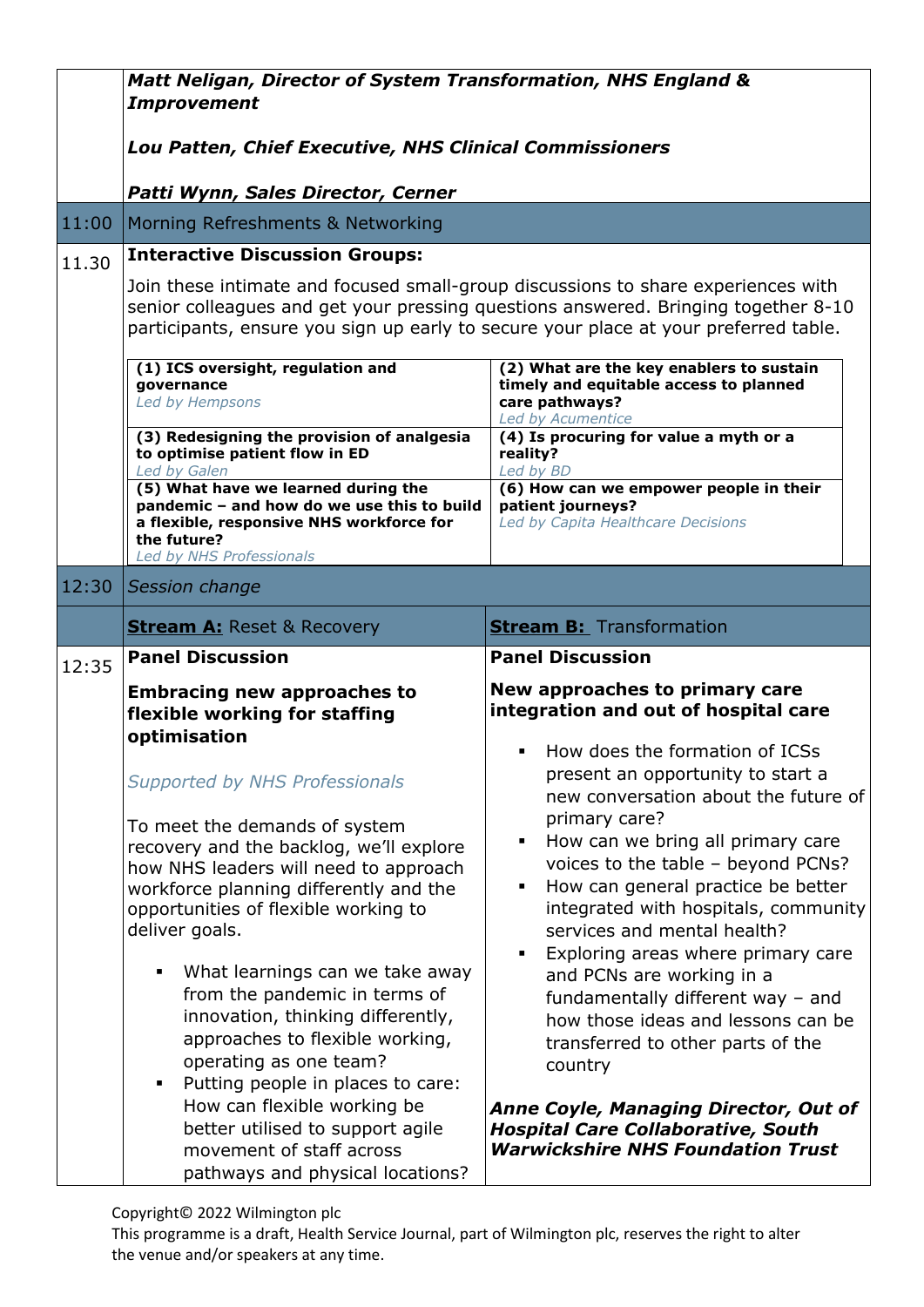|       | bank staff?<br>How can the NHS better embrace<br>flexible working as a long-term<br>career?<br><b>Juliette Cosgrove, Chief Nurse and</b>                                            | Is there a right mix substantive vs <b>Dr Phil Jennings, Chief Executive,</b><br><b>Innovation Agency</b><br>Dr Simon Mitchell, Co-Executive<br>Partner, your health partnership                                  |
|-------|-------------------------------------------------------------------------------------------------------------------------------------------------------------------------------------|-------------------------------------------------------------------------------------------------------------------------------------------------------------------------------------------------------------------|
|       | <b>Director of Clinical Governance, NHS</b><br><b>Professionals</b><br><b>Richard Mitchell, Chief Executive,</b>                                                                    |                                                                                                                                                                                                                   |
| 13:15 | <b>University Hospitals of Leicester</b><br>Lunch                                                                                                                                   |                                                                                                                                                                                                                   |
| 14:15 | <b>Panel Discussion</b>                                                                                                                                                             | <b>Fireside Chat</b>                                                                                                                                                                                              |
|       | Leading a digital-first approach to<br>recovery                                                                                                                                     | <b>Establishing a new partnership</b><br>between NHS and local authorities                                                                                                                                        |
|       | <b>Supported by Wolters Kluwer</b><br>Putting digital front and centre of<br>$\blacksquare$<br>recovery planning: board-level<br>leadership, culture, mindsets, and<br>capability   | Strengthening the collaboration between<br>health and local authorities is vital for a<br>patient-centred, integrated service. But in<br>the ICS reconfiguration, how this will be<br>engineered remains unclear. |
|       | Investing in the right digital<br>$\blacksquare$<br>solutions that will drive optimum<br>impact and ROI<br>How can digital innovation best<br>٠<br>support clinicians and patients? | Will this be for the local community to<br>determine, or will this be nationally driven?<br>What structural, organisational and funding<br>changes are required to create the<br>mechanisms for change?           |
|       | Transitioning to a system-wide<br>$\blacksquare$<br>collaborative approach to digital -<br>tensions and opportunities                                                               | In this session we'll explore how to turn<br>good intentions and a desire for change -<br>into a reality.                                                                                                         |
|       | Deborah Lee, Chief Executive,<br><b>Gloucestershire Hospitals NHS FT</b>                                                                                                            | <b>Kate Ardern, Director of Public Health,</b><br><b>Wigan Council</b>                                                                                                                                            |
|       | <b>Chris McCann, Interim National</b><br>Director, Healthwatch England                                                                                                              | Tom Stannard, Chief Executive, Salford<br><b>City Council</b>                                                                                                                                                     |
|       | <b>Cheryl Trigg, Business Development</b><br><b>Director, Wolters Kluwer</b>                                                                                                        | <b>Matthew Winn, National Director for</b><br><b>Community Health Services, NHSE  </b><br><b>Chief Executive, Cambridgeshire</b><br><b>Community Services Trust</b>                                               |
| 14:55 | Session change                                                                                                                                                                      |                                                                                                                                                                                                                   |
| 15.00 | <b>Panel Discussion</b>                                                                                                                                                             | <b>Panel Discussion</b>                                                                                                                                                                                           |
|       | <b>Reducing bed days: Discovering</b><br>small wins with big impact                                                                                                                 | Delivering value through place-based<br>integration models                                                                                                                                                        |
|       | <b>Supported by Vifor</b>                                                                                                                                                           | This session will explore examples of how<br>local placed-based wellbeing services are                                                                                                                            |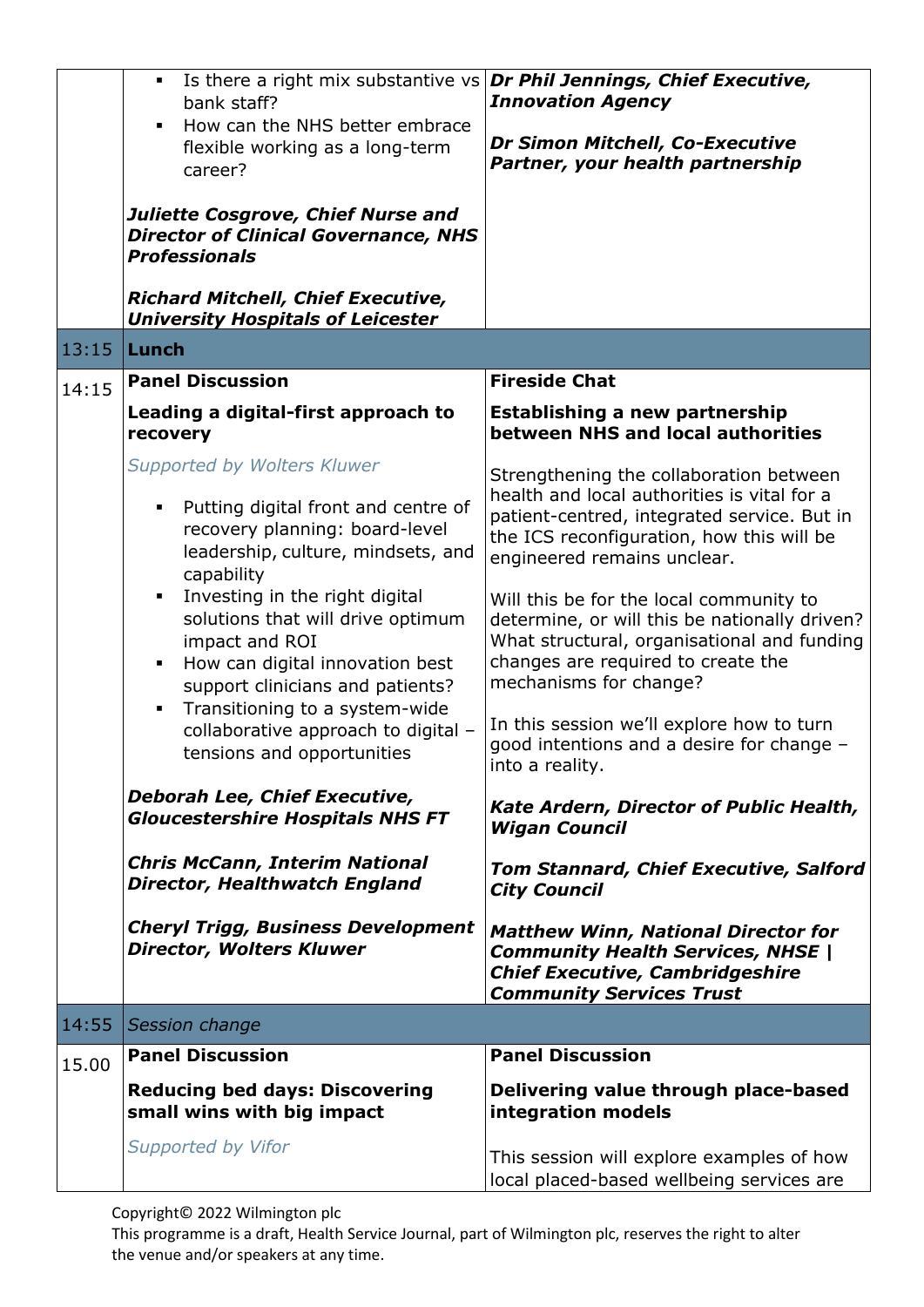|       | To build elective capacity and drive                                                                                                                         | delivering true value for people and                                        |
|-------|--------------------------------------------------------------------------------------------------------------------------------------------------------------|-----------------------------------------------------------------------------|
|       | efficiency ensuring only the right                                                                                                                           | stemming flow into emergency care and                                       |
|       | patients are in hospital - is essential.                                                                                                                     | hospitals. How can we use this as an                                        |
|       | Through two case studies and interactive                                                                                                                     | opportunity to reset partnership working,                                   |
|       | discussion, we'll explore practical                                                                                                                          | re-engage staff to work across boundaries                                   |
|       | examples of where small wins can drive                                                                                                                       | and find new innovative ways to achieve                                     |
|       | a big impact. How can we share lessons                                                                                                                       | productivity gains - and ultimately better                                  |
|       | across the country to ensure the right                                                                                                                       | services for populations?                                                   |
|       | patients are in hospital? How can we                                                                                                                         |                                                                             |
|       | speed up clinical pathways and support                                                                                                                       | Mike Bell, Chairman, Croydon Health                                         |
|       | earlier discharge and reduce re-                                                                                                                             | <b>Services NHS Trust</b>                                                   |
|       | admissions?                                                                                                                                                  |                                                                             |
|       |                                                                                                                                                              | <b>Catherine Johnstone, CEO Royal</b>                                       |
|       | Dr Will Hinchliffe, Kidney Specialist,                                                                                                                       | <b>Voluntary Service   Co-chair Richmond</b>                                |
|       | <b>South Tyneside and Sunderland NHS</b>                                                                                                                     | <b>Group of Charities</b>                                                   |
|       | <b>FT</b>                                                                                                                                                    |                                                                             |
|       |                                                                                                                                                              | <b>Dave Sweeney, Executive Director of</b>                                  |
|       | <b>James Prentis, Consultant</b>                                                                                                                             | <b>Partnerships, Cheshire and Merseyside</b>                                |
|       | <b>Anaesthetist, Newcastle Hospitals</b>                                                                                                                     | <b>Health and Care Partnership</b>                                          |
|       | <b>NHSFT</b>                                                                                                                                                 |                                                                             |
|       |                                                                                                                                                              |                                                                             |
|       | Stella Vig, Consultant Vascular and                                                                                                                          |                                                                             |
|       | <b>General Surgeon, Croydon Health</b>                                                                                                                       |                                                                             |
|       | <b>Services NHS Trust and National</b>                                                                                                                       |                                                                             |
|       | <b>Clinical Director for Elective Care,</b>                                                                                                                  |                                                                             |
|       |                                                                                                                                                              |                                                                             |
|       |                                                                                                                                                              |                                                                             |
|       | <b>NHSE</b>                                                                                                                                                  |                                                                             |
| 15.40 | Afternoon Refreshments & Networking                                                                                                                          |                                                                             |
| 16:10 | <b>Keynote Interview</b>                                                                                                                                     |                                                                             |
|       | NHS recovery $-$ from vision to reality                                                                                                                      |                                                                             |
|       | Sir Jim Mackey, National Director of Elective Recovery   Chief Executive,                                                                                    |                                                                             |
|       | <b>Northumbria Healthcare NHS Trust</b>                                                                                                                      |                                                                             |
| 16:50 | <b>Panel Discussion</b>                                                                                                                                      |                                                                             |
|       | Clearing the elective backlog - beyond traditional thinking                                                                                                  |                                                                             |
|       | <b>Supported by Induction</b>                                                                                                                                |                                                                             |
|       |                                                                                                                                                              |                                                                             |
|       | Given the size of the waiting list and significant capacity challenges, provider<br>organisations must find innovative solutions to work faster and smarter. |                                                                             |
|       |                                                                                                                                                              |                                                                             |
|       | Hear from leaders driving collaboration initiatives, working across organisational                                                                           |                                                                             |
|       | boundaries, to deliver impact for patients waiting for treatment through:<br>٠                                                                               |                                                                             |
|       | Faster pathways<br>٠.                                                                                                                                        |                                                                             |
|       | New models of care<br>٠                                                                                                                                      |                                                                             |
|       | Increasing capacity                                                                                                                                          |                                                                             |
|       | James Balmain, CEO, Induction                                                                                                                                |                                                                             |
|       |                                                                                                                                                              | Tara Donnelly, Chief Digital Officer, NHS Transformation Directorate   NHSE |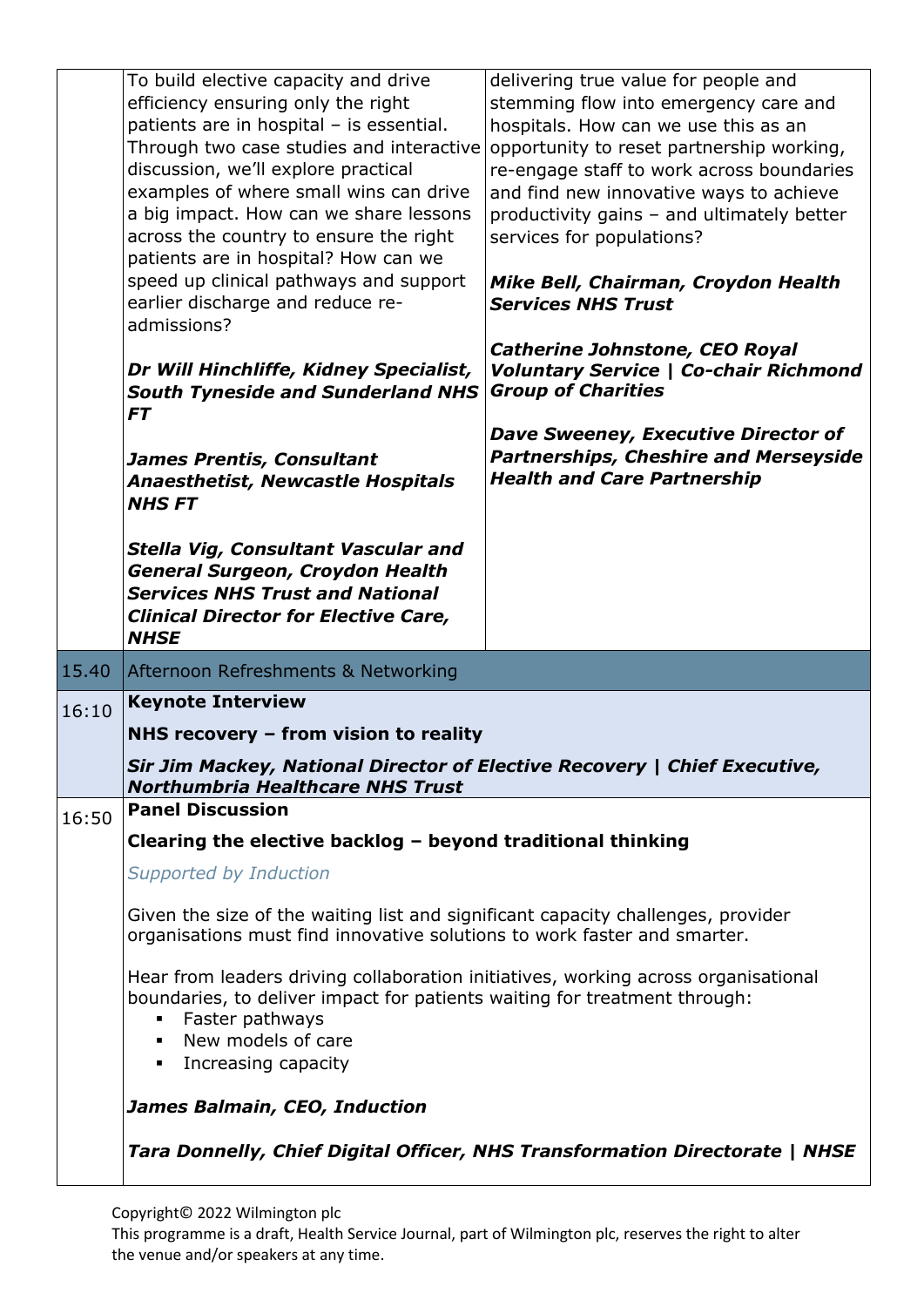|                    | David Furness, Director of Policy and Delivery, Independent Healthcare<br><b>Providers Network</b>                                               |  |  |
|--------------------|--------------------------------------------------------------------------------------------------------------------------------------------------|--|--|
|                    | Andy Hardy, Chief Executive, University Hospitals Coventry and<br><b>Warwickshire NHS Trust</b>                                                  |  |  |
|                    | <b>17.30 Chair's Closing Remarks</b>                                                                                                             |  |  |
|                    | <b>Alastair McLellan, Editor, HSJ</b>                                                                                                            |  |  |
| $19.00 -$<br>23.00 | <b>Networking Drinks Reception &amp; Dinner</b>                                                                                                  |  |  |
|                    | <b>DAY TWO</b>                                                                                                                                   |  |  |
| 08.15              | <b>Registration &amp; Refreshments</b>                                                                                                           |  |  |
|                    | <b>08.50</b> Chair's Opening Remarks                                                                                                             |  |  |
|                    | <b>Alastair McLellan, Editor, HSJ</b>                                                                                                            |  |  |
| 09.00              | <b>Panel Discussion</b>                                                                                                                          |  |  |
|                    | Balancing 2022/23 pressures and priorities within constraints                                                                                    |  |  |
|                    | Reflecting on the current financial environment and the implications, short and<br>$\blacksquare$<br>longer term                                 |  |  |
|                    | How are organisations balancing national and regional expectations and                                                                           |  |  |
|                    | priorities?<br>Capital constraints: How to continue investing in NHS estates to support the                                                      |  |  |
|                    | delivery of new models of care                                                                                                                   |  |  |
|                    | Managing public expectations who expect faster and better                                                                                        |  |  |
|                    | Anita Charlesworth, Director of Research, The Health Foundation                                                                                  |  |  |
|                    | Caroline Clarke, Group CEO, Royal Free London NHS FT                                                                                             |  |  |
|                    | <b>Chris Hopson, Chief Executive, NHS Providers</b>                                                                                              |  |  |
|                    | <b>Richard Murray, Chief Executive, The King's Fund</b>                                                                                          |  |  |
| 09.40              | <b>Panel Discussion</b>                                                                                                                          |  |  |
|                    | Provider collaboratives: In practice                                                                                                             |  |  |
|                    | <b>Supported by Hempsons</b>                                                                                                                     |  |  |
|                    | How to manage the tensions of shared responsibility versus sovereign<br>٠                                                                        |  |  |
|                    | accountability: Real-life examples, learnings and outcomes<br>Ensuring a balance of power in the provider collaborative $-$ what mechanisms<br>٠ |  |  |
|                    | are available to help manage this risk?<br>Exploring where and how provider collaboratives are starting to have an                               |  |  |
|                    | impact on population health needs                                                                                                                |  |  |
|                    | Glen Burley, Chief Executive, Foundation Group of South Warwickshire FT,<br><b>Wye Valley Trust and George Eliot Hospital Trust</b>              |  |  |